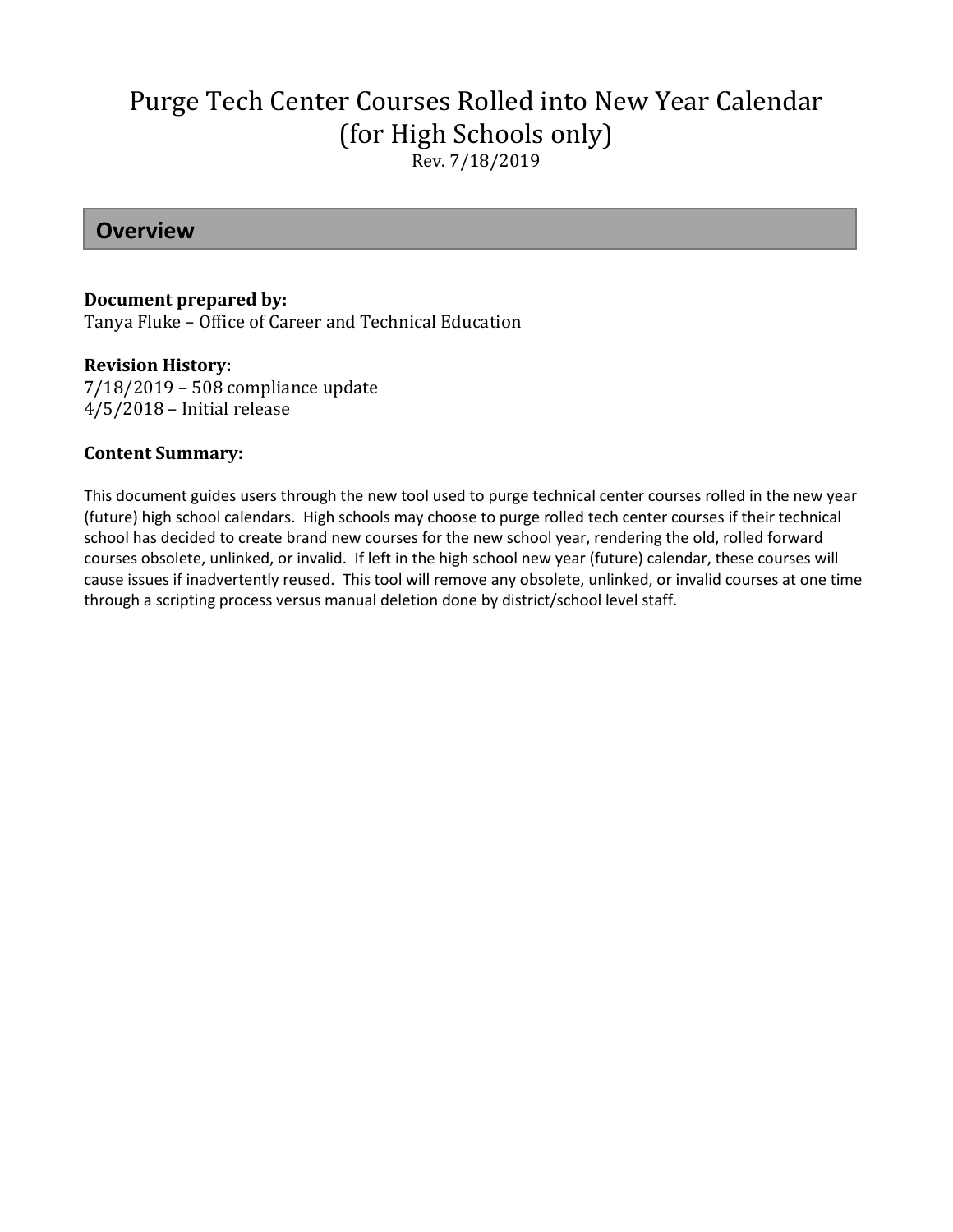## **Step 1: Log into your high school Infinite Campus database**

### **Step 2: Under Index, click System Administrator / Resources / School**

\*Only your Infinite Campus district system administrator may have the necessary tool rights to edit.

| Index                   | Search                         |  |
|-------------------------|--------------------------------|--|
| Search Campus Tools     |                                |  |
| · System Administration |                                |  |
| <b>v</b> Resources      |                                |  |
|                         | Resources                      |  |
|                         | Counties                       |  |
|                         | <b>District Counties</b>       |  |
|                         | <b>District Information</b>    |  |
|                         | <b>Grade Level Definitions</b> |  |
|                         | Override Type                  |  |
|                         | School                         |  |

**Step 3: In the School Editor, select the School with which you would like to purge rolled tech center courses**

| <b>School Editor</b>                            | <b>School Detail</b>                                 |                      |
|-------------------------------------------------|------------------------------------------------------|----------------------|
| <b>D-08</b><br><b>Gryffindor High School</b>    | *Name                                                | *Location Number     |
| 田朝<br><b>Slytherin Middle School</b>            | <b>Gryffindor High School</b>                        | 001                  |
| ÷<br>-18<br><b>Hufflepuff Elementary School</b> | <b>NCES School Number</b>                            | "Type                |
| ⊕<br><b>Potter Elementary School</b>            | 2103150                                              | 04: High School<br>۰ |
| <b>Dumbledore Preschool</b><br>中 邮              | Standard Code (SIF StatePrid)                        | <b>CEEB Number</b>   |
|                                                 | State Classification                                 |                      |
|                                                 | A1: Principal or head teacher controlled school<br>۰ |                      |
|                                                 | Course Catalog - Master List                         | External LMS Exclude |
|                                                 | District Catalog v                                   |                      |
|                                                 | <b>Phone</b>                                         |                      |
|                                                 | $555 - 1234$<br>502                                  |                      |
|                                                 | Fax                                                  |                      |
|                                                 |                                                      |                      |
|                                                 | Email                                                | Dual Enrolment       |
|                                                 |                                                      | u                    |
|                                                 | <b>URL</b>                                           |                      |
|                                                 |                                                      |                      |
|                                                 |                                                      |                      |
|                                                 | Principal Name                                       | Principal Title      |
|                                                 | <b>Severus Snape</b>                                 | <b>Head Master</b>   |
|                                                 |                                                      |                      |
|                                                 | Principal Email                                      |                      |
|                                                 | Severus.Snape@Hogwarts.com                           |                      |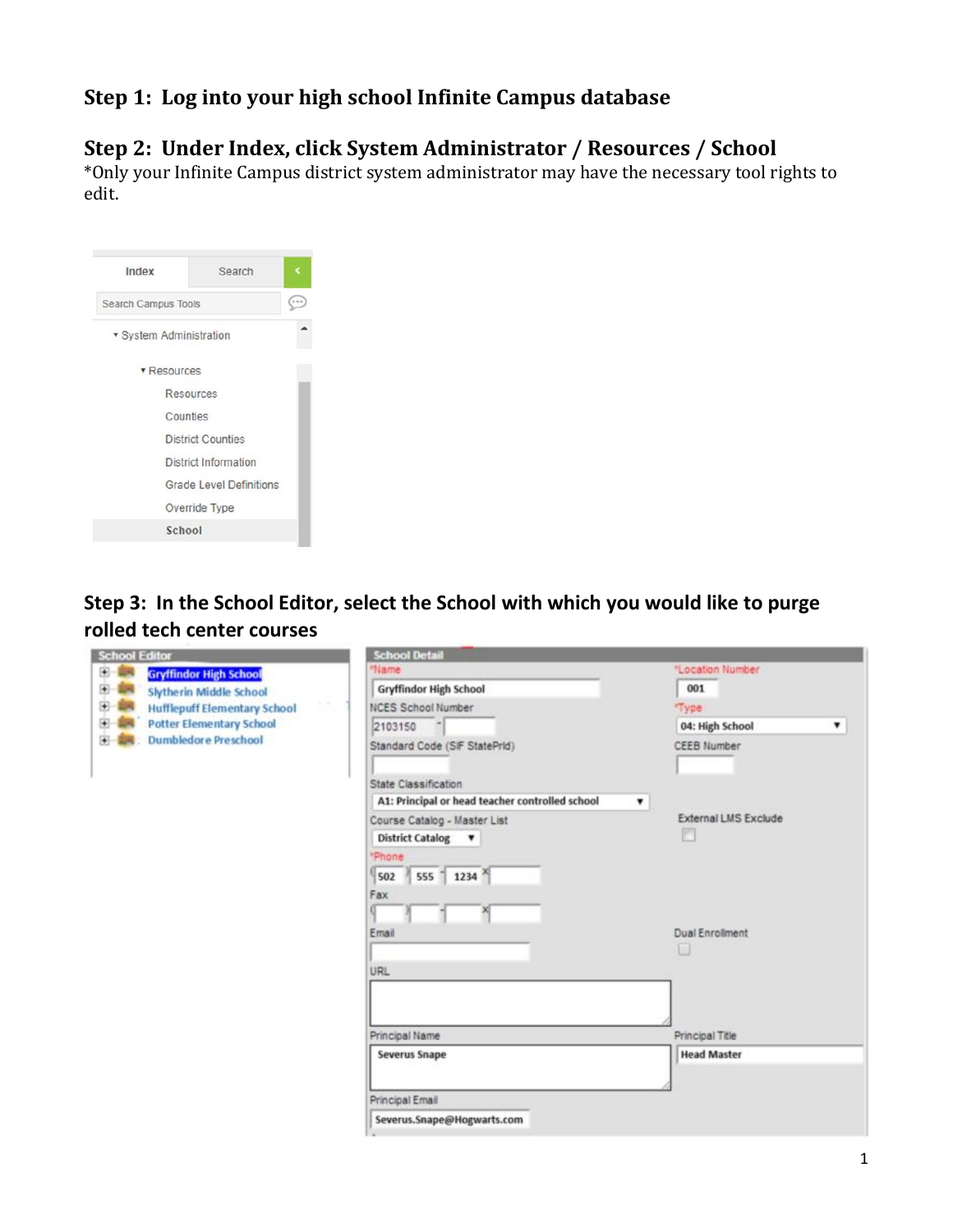**Step 4: Scroll down the School Detail record until you find a checkbox called "Purge Rolled Tech Center Courses"**

| Food Service SitelD                          |  |  |
|----------------------------------------------|--|--|
| eTranscript School ID                        |  |  |
| SV Window Start Date<br>в                    |  |  |
| SV Window Start Time                         |  |  |
| SV Window End Date<br>в                      |  |  |
| SV Window End Time                           |  |  |
| *SV Auto-Assignment Choice                   |  |  |
| SV Auto-Assignment Date                      |  |  |
| Synchronize Tech Center Attendance           |  |  |
| <b>Purge Rolled Tech Center Courses</b><br>× |  |  |
|                                              |  |  |

The checkbox defaults to being "unchecked". Checking the box will purge all rolled forward tech center courses only in your new year (future) calendar.

Example: The active (current) school year is 2018-19, and your district used the Calendar Wizard to create a new calendar for the 2019-20 by rolling forward selected data, adding last year's data to the newly created calendar. As a result, all 2018-19 courses were rolled forward to the 2019-20 calendar. The technical school principal has told you that they are going to create brand new courses in their 2019-20 calendar, and this will make 2018-19 tech courses that were rolled forward obsolete, unlinked and invalid. There are around 150 obsolete, unlinked and invalid technical school courses that have been rolled forward into the high school 2019-20 calendar. To remove all of the rolled forward tech center courses that are obsolete, unlinked and invalid in the high school database for the 2019-20 school year, the admin can check the "Purge Rolled Tech Center Courses" box, and a script will run during the nightly KTS Data Exchange process to remove those courses from the high school database. After the tool has run, the box will default back to being unchecked.

| <b>Food Service SiteID</b>         |
|------------------------------------|
| eTranscript School ID              |
| SV Window Start Date               |
|                                    |
| SV Window Start Time               |
| SV Window End Date                 |
| п                                  |
| SV Window End Time                 |
| *SV Auto-Assignment Choice         |
|                                    |
| SV Auto-Assignment Date            |
|                                    |
| Synchronize Tech Center Attendance |
|                                    |
| Purge Rolled Tech Center Courses   |
|                                    |

**Things to keep in mind:**

• This tool DOES NOT purge or delete any technical center courses in the active (current) year calendar